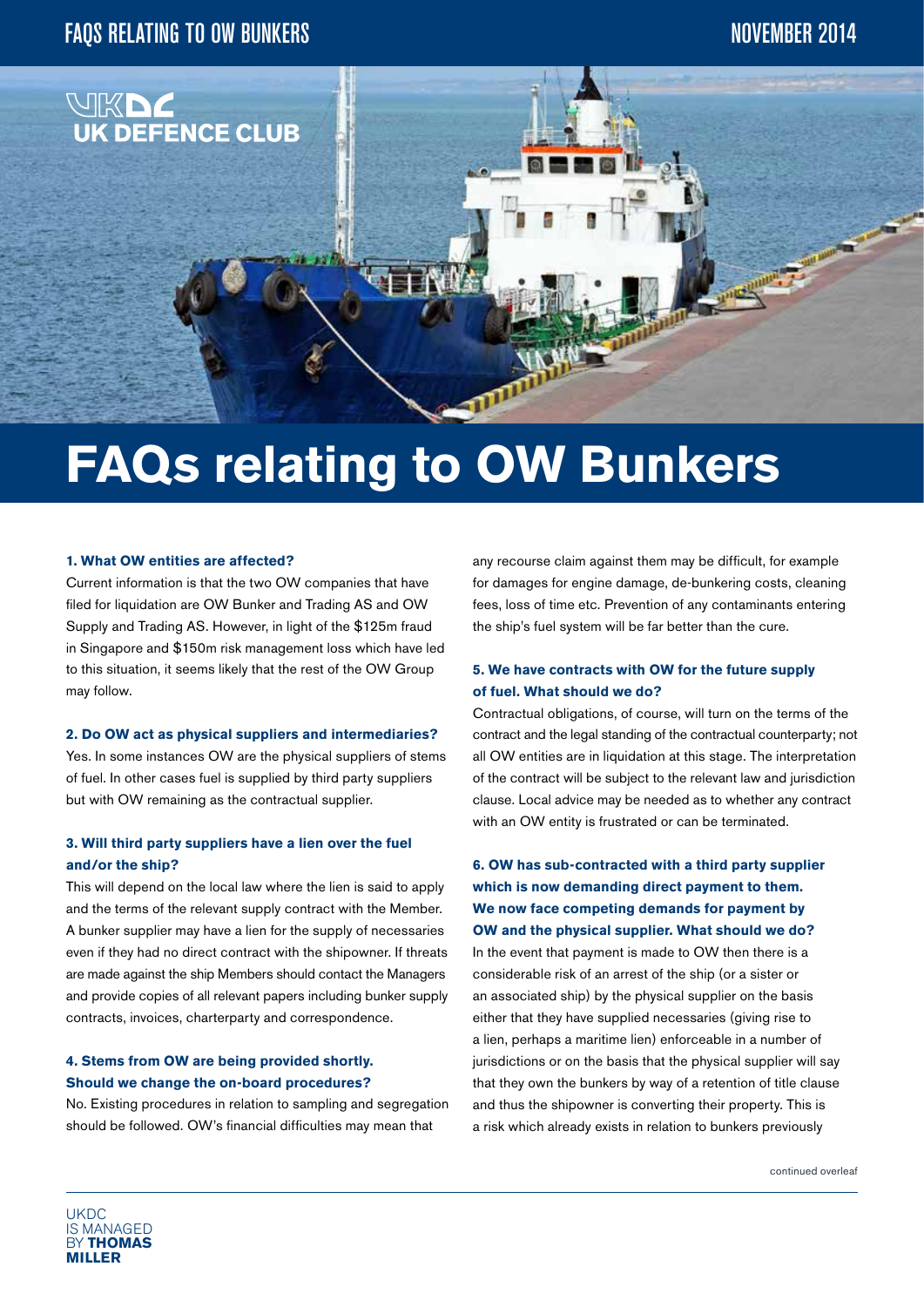supplied under contracts with OW where the physical supplier has not been paid. If competing demands are made for payment then the Member should consider:

- a) discussions with OW and the physical supplier so that an agreement can hopefully be reached between them as to the party to whom payment is to be made. This may not be easy at the moment given the uncertainties surrounding OW but an attempt should be made.
- b) an offer to pay the funds into an escrow account pending resolution of the "dispute" between OW and the physical supplier.
- c) payment of the funds into court (by way of what is known as an "Interpleader" in England) whereby the court will recognise the difficulties of the shipowner by virtue of the competing claims and will decide the party entitled to the funds. It may be that Interpleader exists in other jurisdictions, for example New York. This can be a complex and expensive option so payment into escrow may be more practical.

If Members are under extreme pressure to pay a third party supplier in the face of an imminent threat to arrest the ship it may be that the most practical step would be to pay the supplier (in return for a full receipt and settlement agreement) and then defend or refute any claim from OW interests at a later date.

# **6.1 As per FAQ 6 above but OW seem to agree to such direct payment in e mail correspondence. Can we agree to the direct payment?**

The contract terms should be carefully examined to identify if possible the OW entity and its sub-contractors. Assurances from one OW entity that third party suppliers can be paid directly may not bind other OW entities or non-OW contractual suppliers in what could be a bunker contracts chain.

Any agreement by the relevant OW entity must be clear and explicit that a payment to the third party supplier will extinguish all claims by OW interests in relation to the relevant stem.

#### **6.2 How much should be paid to the third party supplier?**

If the price agreed with OW is the same price as that agreed between OW and its supplier then clearly that is the amount that can be paid.

It seems likely that OW's price will be higher than their supplier's price. If a payment is made to the physical supplier then any difference, between the supplier's price and OW's price should be payable to OW. If not OW (or its liquidator) may have a residual claim for the price difference being the amount they would have expected to make on the bunker trade as an intermediary.

# **7. What approach should shipowners take when faced by a threat of arrest by physical supplier?**

Many physical suppliers aggressively pursue claims for payment for bunkers even where they have contracted with the time charterer. In certain jurisdictions whether an arrest can be made will depend upon the law of the contract. That may be English law (albeit that the shipowners will not be a party to that contract) and one response to a threat of arrest is to offer security which responds to a London arbitration award or High Court judgment. As a matter of English law (in relation to privity of contract) the physical supplier ought not to be able to obtain an award or judgment against the shipowner in circumstances where they have no contract with them. However, questions may arise as to whether the shipowners had, or should have had, notice of any retention of title clause in the physical supply contract.

If faced with competing demands for payment (by OW and the physical supplier) shipowners might consider sending the following message to OW and the physical supplier:

# *Owners have received competing demands for payment for the supply of [ ] metric tonnes of [ ]at [ ] to the vessel [ ].*

*You will both appreciate that this puts the Owners in a position where they cannot pay one party or the other without risking a claim for payment by the other party. Owners therefore ask that OW and [ ] enter into an immediate discussion so as to reach an agreement as to the party to whom payment is to be made by Owners. In the event that no agreement can be reached, Owners reserve the right either to pay the funds into escrow or to interplead before a relevant Court in order for the Court to decide as to the proper recipient of the monies due.*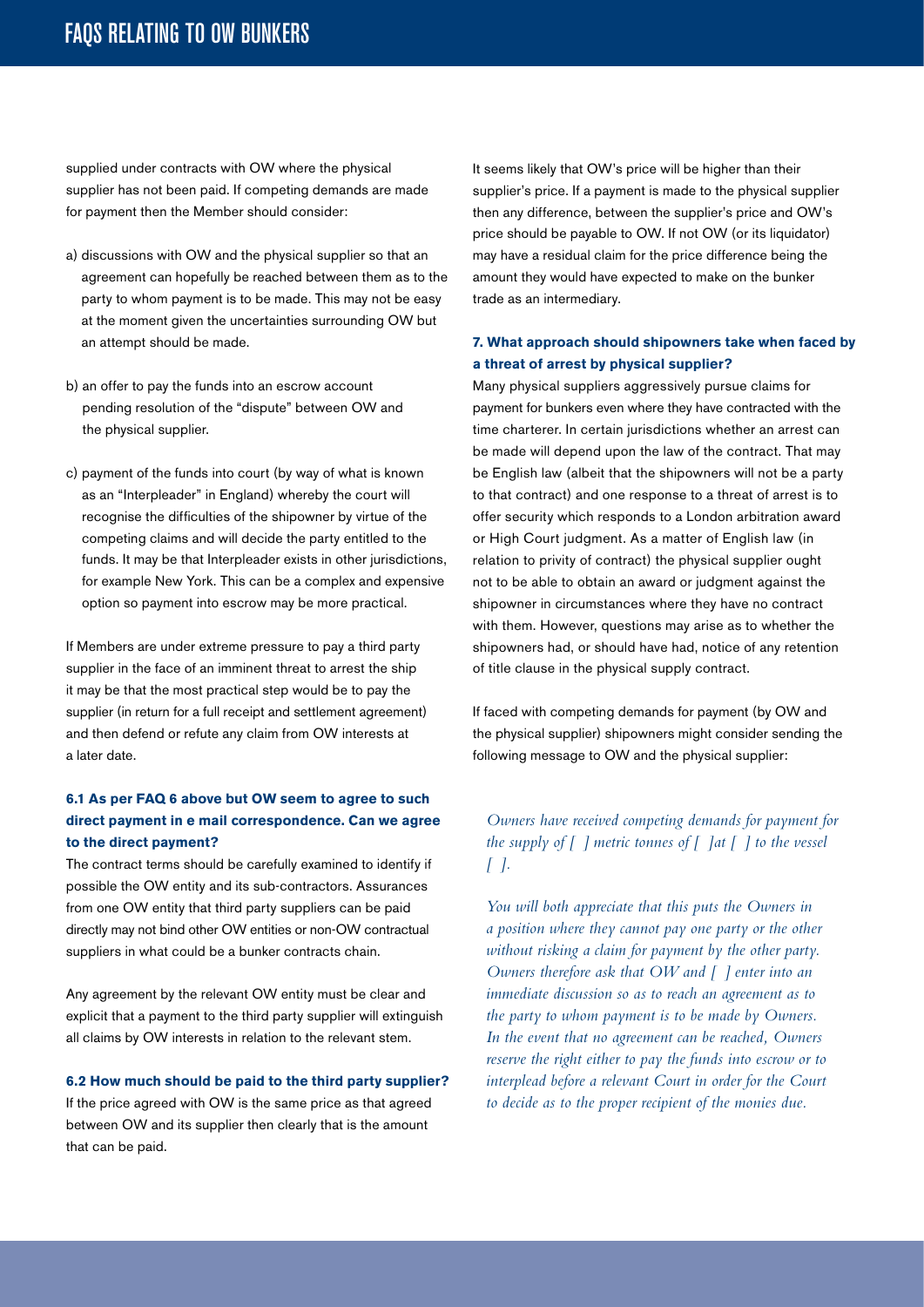# **8. What terms and conditions apply to my contract with OW?**

This will depend on what terms have been legally incorporated into the contract. In some cases terms and conditions have only been referred to after the contract has been concluded or performed (for example when an invoice has been raised). Under English law it is possible to argue that such incorporation is too late and that those terms do not apply to the contract.

In some cases the terms of OW's contract permit variation to match the terms of OW's sub-contract with their supplier. Similar considerations apply in relation to the validity of the incorporation of these terms into the Member's contract with OW.

If the physical supplier's terms are incorporated into the Member's contract with OW that does not act as a novation of the Member's contract with OW to the physical supplier. As a matter of English law, the Member's rights and obligations will still be with OW. The supplier is unlikely to become the Member's contracting party, although this may turn on local law.

However, in all cases the terms and conditions should be closely examined so that the law, jurisdiction and any applicable time limits are identified.

# **9. The ship's time charterer plans to load bunkers supplied by OW. Can the shipowner refuse?**

Under the time charter, of course, the shipowner is bound to accept the time charterer's lawful employment orders. The time charterer is responsible for payment for bunkers. How it chooses to make those arrangements (i.e. direct with a physical supplier or through another party) is a matter for that charterer. The mere fact that the shipowner apprehends that the supply of bunkers to the ship may give rise to an arrest or threat of an arrest later by the physical supplier does not of itself entitle the shipowner to refuse the order to load the bunkers in question. If the ship were subsequently to be arrested then the shipowners would be entitled to look to their time charterer for re-imbursement of any liability on the basis that the charterers had the obligation to pay for the bunkers supplied to the ship and it would not matter if they had in fact paid OW.

The practical difficulty for the shipowners is that unless charterers are prepared to provide security to lift the arrest it would be necessary for the shipowners to provide security and then seek to pursue claims against the charterers under the charterparty. The financial standing of the charterers will obviously be important in this context.

# **10. In the event that shipowners are on notice of a supply of bunkers ordered by a time charterer from OW can any preventative steps be taken?**

In some jurisdictions a notice given to the bunker suppliers may protect the shipowner against a subsequent arrest in the event of non-payment by OW.

Some shipowners already use clauses for this purpose though it must be recognised that they are not binding in some jurisdictions and must, in any event, be given before the physical supply is made.

Wording can be used such as:

*We hereby put you on notice that the bunkers to be supplied to the vessel [ ] at [ ] are supplied under a contract between the vessel's Time Charterers [ ] and [ ], a contract to which Owners are not a party. These bunkers are not supplied on the faith and credit of the Owners, their servants, agents or subcontractors, or the vessel, none of whom will have any responsibility for payment for them. No lien or other encumbrance whatsoever will be created by the supply of bunkers to the vessel [ ].*

# **11. The ship's charterer has failed to pay OW and suppliers are now demanding payment. What are the consequences?**

It is possible that such conduct by the charterer will put them in breach of charter and an appropriate notice could be sent to them in order to hold them to their contractual obligations. The parties' respective rights and obligations will turn on the terms of the relevant charter.

It may be the case that the physical supplier will have the right to exercise a lien over the ship, notwithstanding that the shipowner may not have been privy to any bunkering contract. This will turn on local law. The fact that a charterer has failed to pay a supplier is unlikely to afford an owner with a defence in these circumstances.